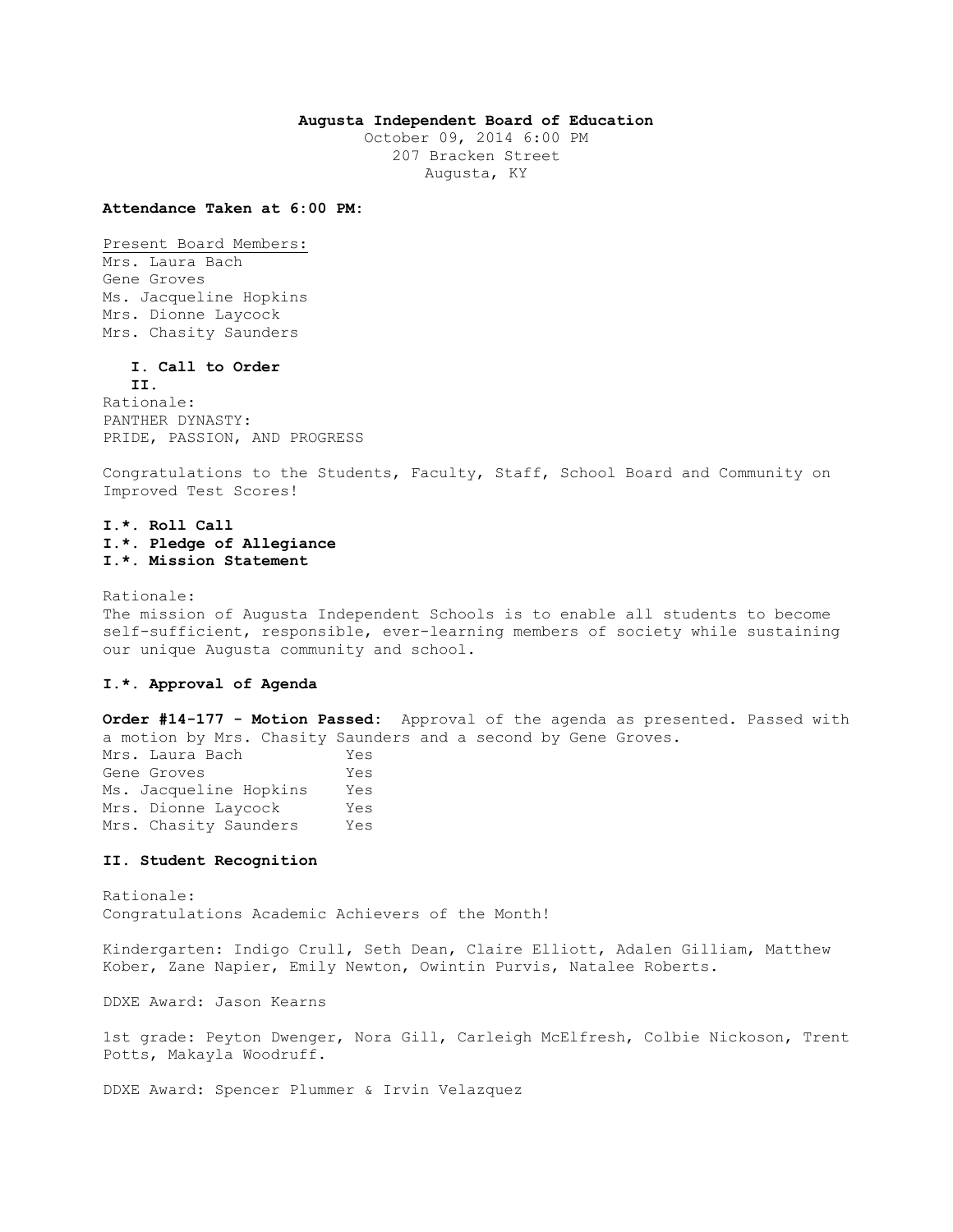# **II.\*. \*BREAK**

# **III. Round Table Discussion III.\*. Principal's Report/Student Achievement**

### Rationale:

Principal, Robin Kelsch provided an overview of the released K-PREP scores indicating the district is making progress. The district goal of 62 was exceeded with an overall score of 64. The most significant improvements were at the middle and high school levels with the high school achieving 69.7 which is three-tenths from being proficient level. The elementary scores declined and teachers are in the process of analyzing test data and developing actions plans. Emphasis will be placed in the area of reading at the elementary level and student progress is already being seen with the primary reading intervention program.

## **III.\*. Budget**

### Rationale:

Finance officer, Tim Litteral reported to the board through September, receipts continue to lag from last year by a deficit of \$41,000. Utility taxes are the primary reason, having received only \$3,000 this year compared to nearly \$40,000 by the same time last year. Mr. Litteral stated the district received \$22,000 today to be recorded. The district has received about \$1,800 less in taxes so far this fiscal year and have collected \$1,000 less in tuition payments. SEEK has produced about \$1,000 more to-date, while miscellaneous revenue is up about \$900. Expenditures through the third month were approximately \$322,000, which is down about \$4,500 from last year. Receipts exceeded expenditures by approximately \$15,000 in our first quarter. Once the \$22,000 is recorded, receipts will exceed expenditures by approximately \$37,000 for the fiscal year. The school budget has expended \$7,100 through the first quarter of the year, with \$2,000 being spent on the copy machine lease and printer contracts. Only \$1,700 was expended in September. 25% of the budget has been expended, which is on track for funds to sustain the school through the fiscal year. Maintenance costs through September stand at approximately \$70,000. \$38,500 is comprised of insurance and basic utilities, with approximately \$19,000 being expended on salaries and benefits. Approximately \$13,000 has been expended on supplies and repairs. 28% of the maintenance budget has been expended. Through the end of August, transportation costs are at \$24,000. Approximately \$13,700 of that amount has been expended on salaries, while \$3,000 has been used for fuel and \$5,000 to fleet insurance. Approximately \$2,300 has been spent on other expenditures, such as repairs and parts. 22% of the transportation budget has been utilized. All 2014 projects and grants have been closed out with funds either expended or

transferred to the new-year projects. Preschool has been able to purchase instructional supplies and assessments out of the some accumulated funds from the KERA pre-school grant. All projects are on target with regards to the budget.

Food service had receipts of \$27,000 through September. That is a decrease of approximately \$14,000 from last year as our federal funding is trailing about \$16,000 from last year. Local revenues (receipts collected from student/adult meals) are increased by \$2,000 from this point last year. Expenditures sit at \$31,500 year-to-date, which is a \$2,400 decrease from last year's first quarter. Food service currently has a reported negative balance of \$4,537; however, the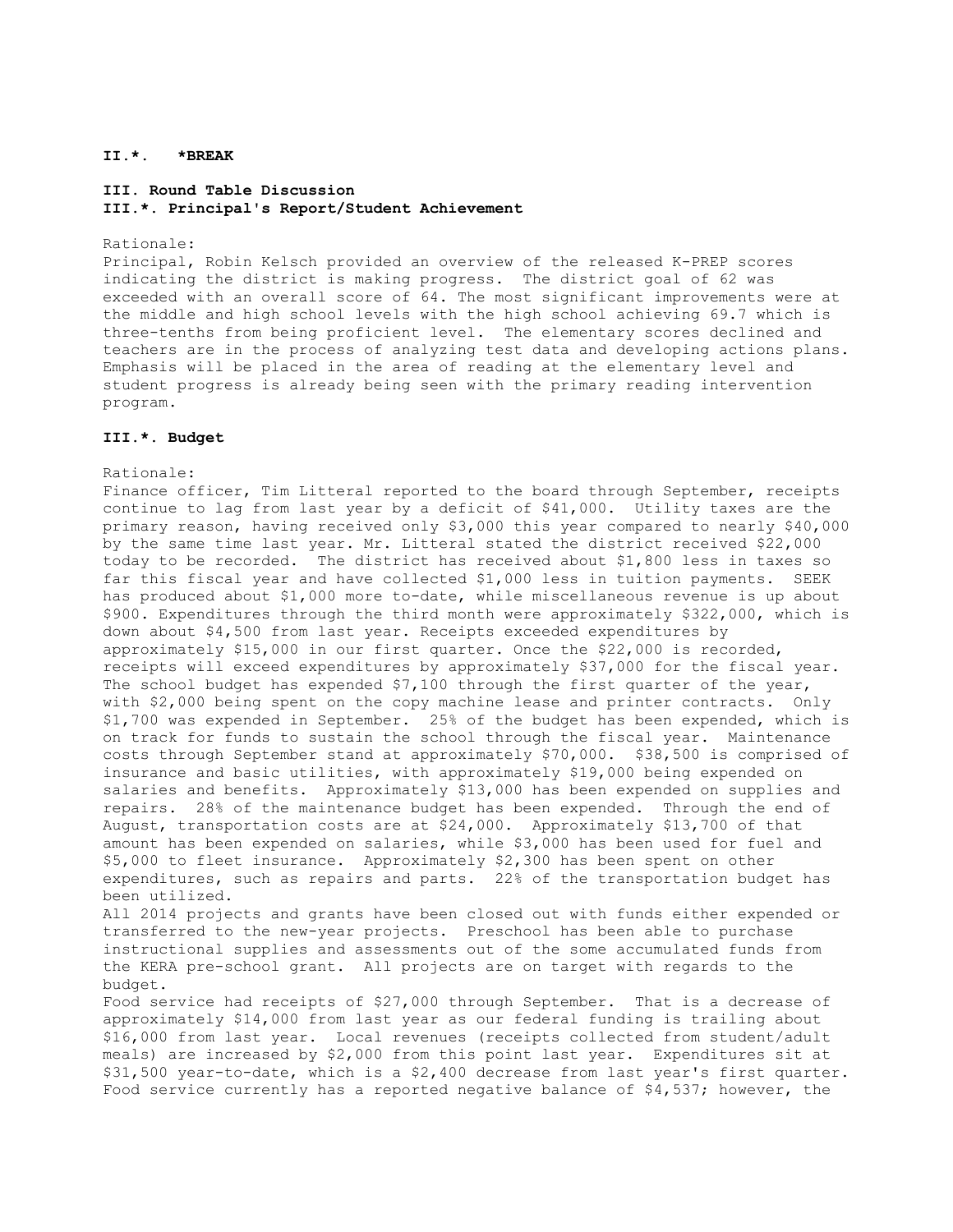adjustment has not yet been made for the lifting of a food service department penalty.

Mr. Litteral explained the necessity to pay bills as needed from the newly established District Athletic Activity Fund (Fund 21). Most of the bills are not reoccurring or once-a-month. The revenue is not from the general fund; it is generated from the athletic department.

**Order #14-178 - Motion Passed:** Approve payment of bills as needed for the District Athletic Activity Fund (Fund 21). Passed with a motion by Ms. Jacqueline Hopkins and a second by Mrs. Dionne Laycock. Mrs. Laura Bach Yes Gene Groves Tes Ms. Jacqueline Hopkins Yes Mrs. Dionne Laycock Yes Mrs. Chasity Saunders Yes

### **III.\*. Approve to Create Kindergarten Paraprofessional Position**

#### Rationale:

Superintendent, Lisa McCane recommended creating an additional full-time kindergarten paraprofessional position for the remainder of the 2014-2015 school year at \$9 per hour. There is a need for additional personnel in the kindergarten class due to increasing enrollment (currently 29 students) and several students with special needs.

**Order #14-179 - Motion Passed:** Approve to create an additional kindergarten paraprofessional position for the 2014-2015 school year. Passed with a motion by Gene Groves and a second by Mrs. Chasity Saunders.

Mrs. Laura Bach Yes Gene Groves Yes Ms. Jacqueline Hopkins Yes Mrs. Dionne Laycock Yes Mrs. Chasity Saunders Yes

## **III.\*. Facilities Update**

Rationale:

The Energy Management Report for the August billing period indicates a reduction in electricity consumption of 1,473 kWhs (2%), which created a savings in energy cost of \$133. For the first two months, through August, we have reduced our total electrical energy consumption by 19,090 kWhs (14.3%), which has created a savings in electrical energy cost of over \$1,718, as compared to our 3 year (FY2010-FY2012) baseline averages. So far, we haven't used any natural gas. The weather comparison report indicates July was much milder than the previous four years with a daily average temperature of 71 degrees, while August was about normal.

Monthly Maintenance:

 Repaired sink in girls' locker room Repaired drain for washer and ice machine Elevator repaired Steam table repaired in cafeteria Fire alarm system repaired Repaired preschool play gym Ordered new ice machine Installed television to review security cameras in asst. principal's office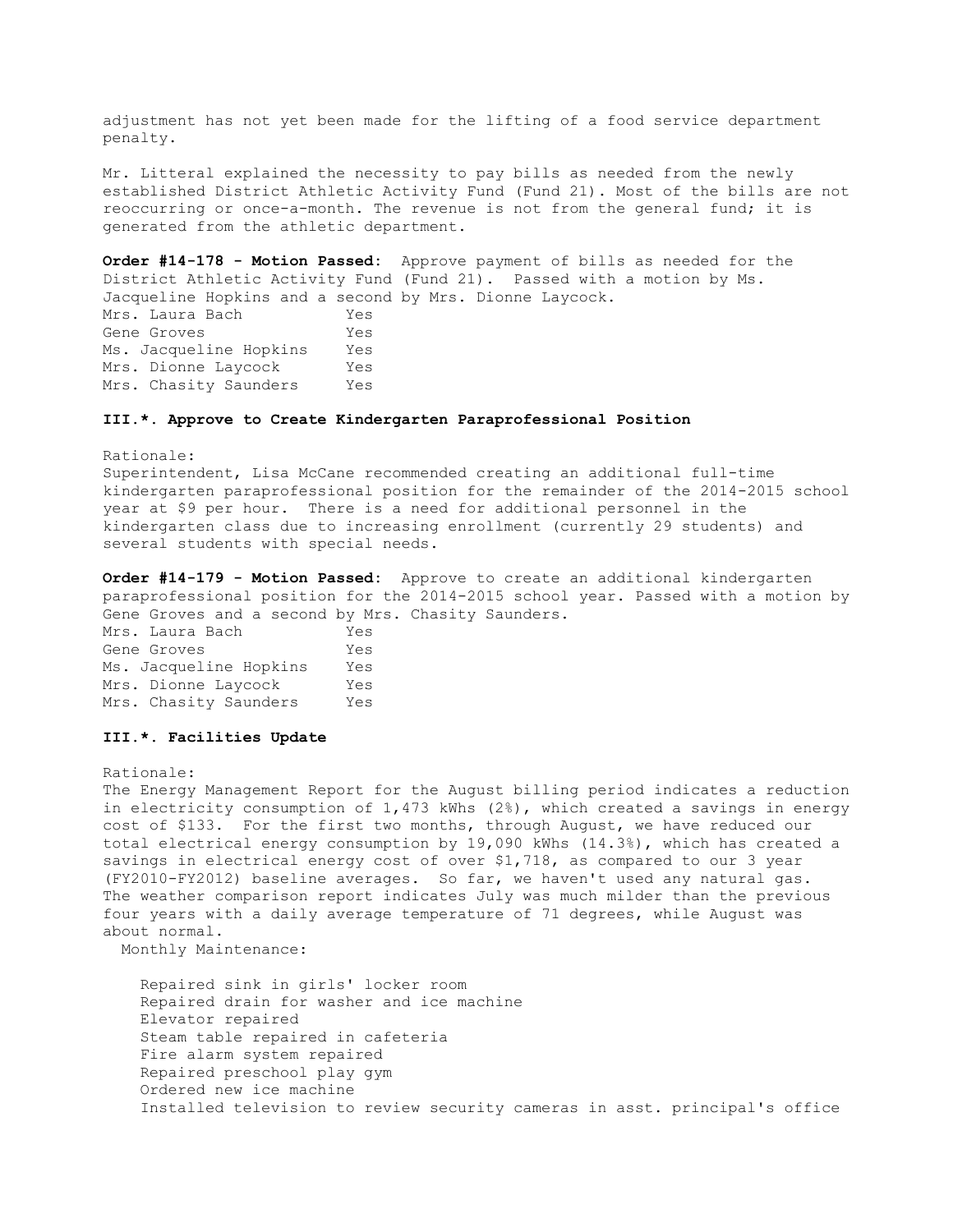Chimney by boiler room was examined by architect, Craig Aossey for safety and Jim Downing, the district insurance agent has been contacted. An insurance adjuster will be examining the chimney this week. The courtyard is barricaded and doors to the courtyard are off limits until the chimney issue is resolved.

### **III.\*. Community Education Plan**

#### Rationale:

Phyllis Reed, Community Education Director reported to the board the Community Education State Plan: 2014 and Beyond. She stated funding has been reduced over the past several years and the state plan was prepared to assist the Kentucky Department of Education and the local school districts to fully implement comprehensive community education programs across the state.

## **IV. Communications IV.\*. Superintendent's Report**

Rationale:

Superintendent, Lisa McCane informed the board of a new communication initiative to email a monthly community stakeholder newsletter and the first newsletter was sent out last month with a positive response. Superintendent McCane stated the district hosted a Bracken County Citizens Working Together Meeting for the purpose of substance abuse prevention county-wide and the district's plans to collaborate with county officials who are initiating obtaining status as a Kentucky Work Ready Community. The Augusta Independent Educational Foundation has been delayed, according to Superintendent McCane due to application errors on the 501 (c) 3 application and she recommended the board invest in professional assistance to complete the application process.

September Attendance: 96.11% and Enrollment: P-12 is 288 and K-12 is 274.

**Order #14-180 - Motion Passed:** Approve obtaining professional assistance for completing the Augusta Independent Educational Foundation 501 (c) 3 application process. Passed with a motion by Gene Groves and a second by Ms. Jacqueline Hopkins.

| Mrs. Laura Bach        | Yes |
|------------------------|-----|
| Gene Groves            | Yes |
| Ms. Jacqueline Hopkins | Yes |
| Mrs. Dionne Laycock    | Yes |
| Mrs. Chasity Saunders  | Yes |

# **IV.\*. Citizens IV.\*. Board Members**

## **V. Business and Consent**

**Order #14-181 - Motion Passed:** Approval of the Business and Consent items as presented passed with a motion by Mrs. Dionne Laycock and a second by Mrs. Chasity Saunders. Mrs. Laura Bach Yes Gene Groves Tes Ms. Jacqueline Hopkins Yes Mrs. Dionne Laycock Yes Mrs. Chasity Saunders Yes

**V.\*. Approve Previous Meeting Minutes**